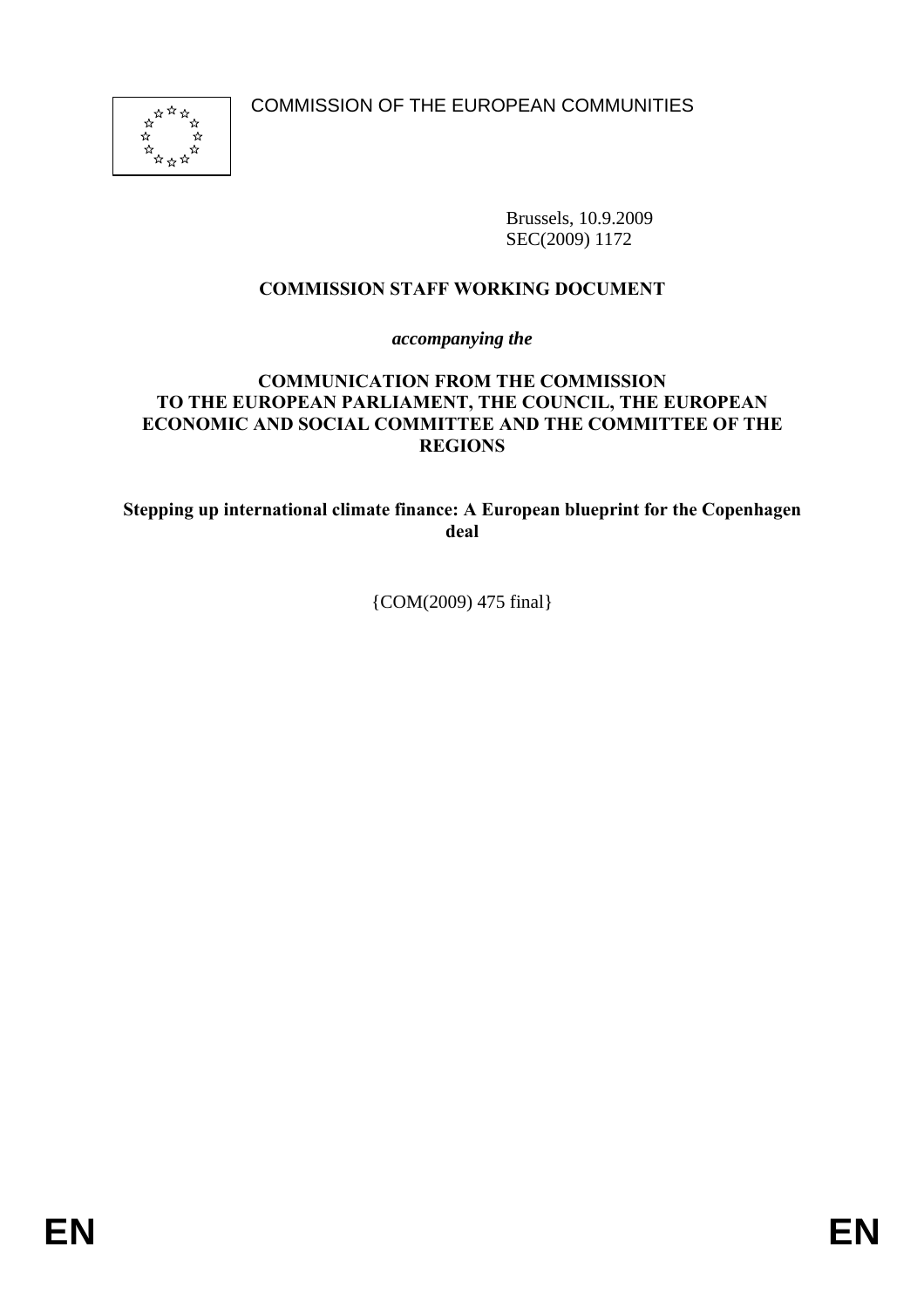### **1. PLEDGES OF ANNEX I COUNTRIES AS OF 7 SEPTEMBER 2009**

|                           | emissions in t $CO2$ eq |          | low end  |          | high end |          |
|---------------------------|-------------------------|----------|----------|----------|----------|----------|
|                           | 1990                    | 2005     | rel 1990 | rel 2005 | rel 1990 | rel 2005 |
| Australia                 | 416155                  | 529524   | 13%      | $-11%$   | $-11%$   | $-30%$   |
| <b>Belarus</b>            | 127361                  | 75594    | $-5%$    | 60%      | $-10%$   | 52%      |
| Canada                    | 592281                  | 734491   | $-3%$    | $-20%$   | $-3%$    | $-20%$   |
| Croatia                   | 32527                   | 30561    | $-20%$   | $-15%$   | $-30%$   | $-25%$   |
| <b>EU 27</b>              | 5572021                 | 5153699  | $-20%$   | $-14%$   | $-30%$   | $-24%$   |
| Iceland                   | 3409                    | 3709     | $-15%$   | $-22%$   | $-15%$   | $-22%$   |
| Japan                     | 1272056                 | 1358065  | $-9%$    | $-15%$   | $-25%$   | $-30%$   |
| New Zealand               | 61948                   | 77354    | $-10%$   | $-28%$   | $-20%$   | $-28%$   |
| Norway                    | 49698                   | 53800    | $-30%$   | $-35%$   | $-30%$   | $-35%$   |
| <b>Russian Federation</b> | 3326404                 | 2123359  | $-10%$   | 41%      | $-15%$   | 33%      |
| Switzerland               | 52800                   | 53790    | $-20%$   | $-21%$   | $-30%$   | $-31%$   |
| Turkey                    | 170059                  | 312420   | 84%      | 0%       | 84%      | 0%       |
| Ukraine                   | 922013                  | 425666   | $-20%$   | 73%      | $-20%$   | 73%      |
| <b>United States</b>      | 6135243                 | 7106638  | 0%       | $-14%$   | $-7%$    | $-20%$   |
| Annex I total             | 18734206                | 18038941 | $-9%$    | $-5%$    | $-16.5%$ | $-13%$   |

#### **Table 1: Pledges of Annex I of Annex I countries as of 7 September 2009**

**Shaded countries did not make formal pledges!** The following assumptions are made for illustration:

**Croatia**: Targets similar to the EU27 are assumed

**Turkey**: For both the low and the high end, a return of emissions to 2005 levels by 2020 is assumed.

**United States**: The low end reflects objective mentioned by President Obama, the high end taken from the indicative economy-wide reduction target as contained in the Waxman/Markey bill endorsed by the House of Representatives on 26 June 2009. Depending on the further development of that bill in the Senate the implied reductions compared to 1990 could be higher or lower than indicated.

#### **Pledges differ in scope and conditionality.** The following qualifications apply:

**Australia:** High end is conditional on CPH agreement (450ppm, comparable efforts), including LULUCF and carbon market use (data in the table does not include LULUCF)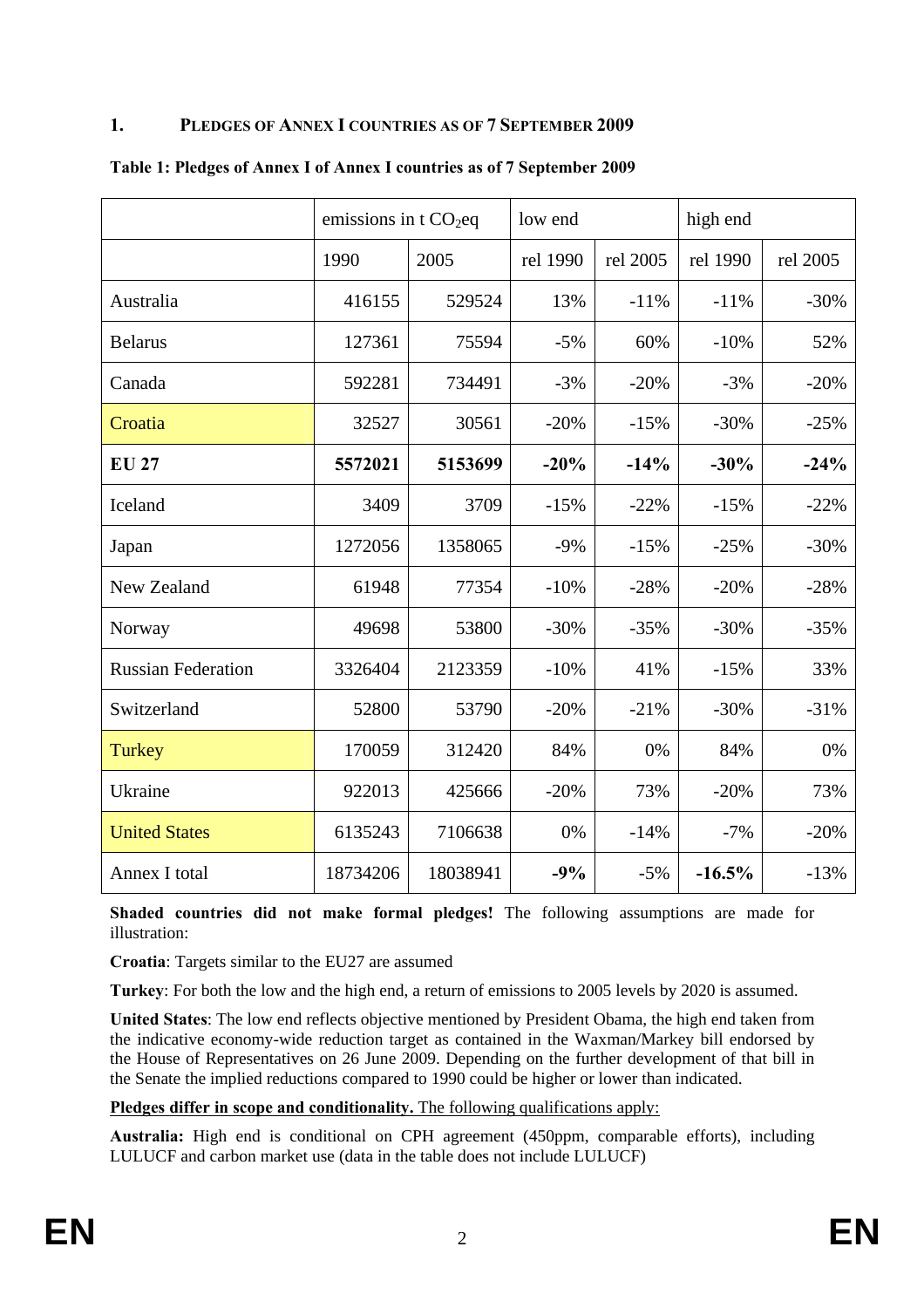**Canada:** Target relates to **domestic** emission reductions only, unconditional to CPH agreement, 2006 reference year

**EU:** High end is conditional on CPH agreement (comparable Annex I efforts, adequate DC contributions)

**Japan**: High end is recent announcement of new Japanese Government and conditional on CPH agreement

**New Zealand**: Target conditional on CPH agreement (450ppm, comparable efforts), including LULUCF and carbon market use

**Russian Federation**: Using range indicated by President Medvedev on 19 June 2009, unconditional to CPH agreement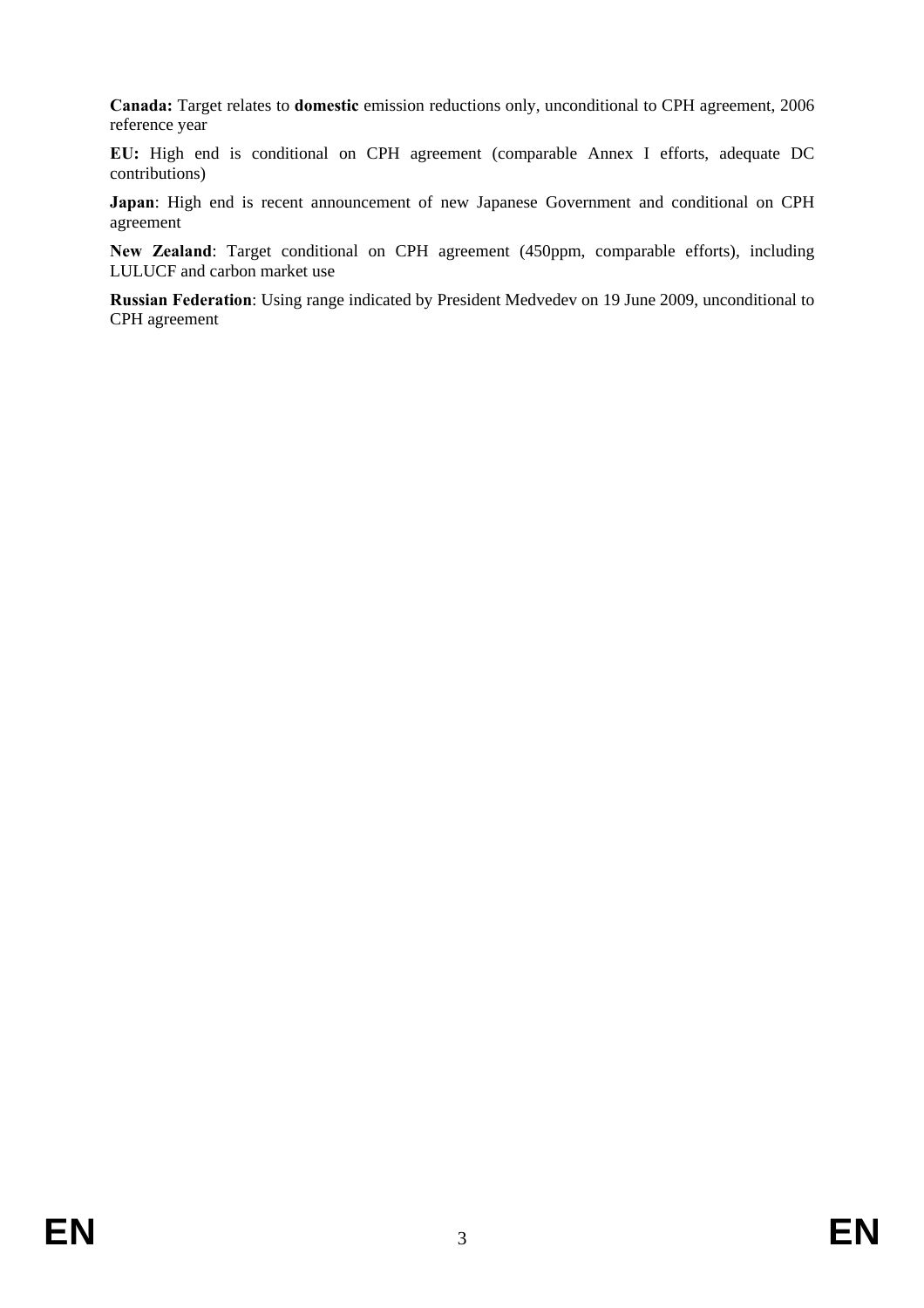#### **2. THE SCALE AND TIMING OF TOTAL CLIMATE FINANCE IN DEVELOPING COUNTRIES: A SUMMARY**

The scale of necessary financial flows cannot be determined as a single figure in isolation from the other key questions. While it is important to ensure the mobilisation of adequate resources by contributing countries, the Copenhagen agreement needs to design a process for developing countries to set out their concrete needs and proposals for the 'supported actions' ( which go beyond developing countries' unsupported own action), both on the mitigation and adaptation side. Climate finance will essentially be a process of 'matching' those needs and proposals with the available financial support.

The bottom-up approach relies on the country-driven design of policies and strategies for mitigation and adaptation at national level. To ensure broad acceptance and therefore effective implementation of these strategies they will have to be designed, implemented and monitored with the active participation of all concerned stakeholders and be integrated into poverty reduction/national development strategies, as recognised by the EU's proposal on a Framework for Action on Adaptation and low-carbon growth plans.

## **Reducing emissions in developing countries**

The scale of emission reductions in developing countries and consequently the additional cost of their actions will depend on the overall level of ambition of the Copenhagen agreement. Earlier this year the Commission estimated the additional cost of global climate action in line with the EU's objective to peak global emissions before  $2020^1$ .

Under this 'global appropriate action' scenario, the total net additional cost of mitigation action in developing countries in the energy, industry, agriculture and forest sectors amounts to around  $\epsilon$  94 billion in 2020. However, these are results of rough top-down modelling exercises. In practice, cost estimates will have to be build from bottom up when developing countries develop their nationally appropriate mitigation actions (NAMAs) in the context of gradually evolving low-carbon growth plans. This also means that the financial flows will have to be built up step by step corresponding to the evolving policy/programme/project pipeline which will limit the absorption capacity at the early stages.

| Total additional costs 2020 (Billion $\epsilon$ 2005 prices)                           |      |      |  |  |  |  |
|----------------------------------------------------------------------------------------|------|------|--|--|--|--|
| billion $\epsilon$ 2005 prices                                                         | 2020 | 2030 |  |  |  |  |
| Mitigation <sup>1</sup>                                                                | 94   |      |  |  |  |  |
| - Energy $&$ industry                                                                  | 71   |      |  |  |  |  |
| - Agriculture (non- $CO2$ )                                                            | 5    |      |  |  |  |  |
| Emissions<br>- Reduced<br>from<br>Deforestation<br>forest<br>and<br>Degradation (REDD) | 18   |      |  |  |  |  |

|  |  |  | Table 2: Total additional costs in developing countries, 'Appropriate global action' Scenario |  |
|--|--|--|-----------------------------------------------------------------------------------------------|--|
|  |  |  |                                                                                               |  |

1 1

See SEC(2009) 101.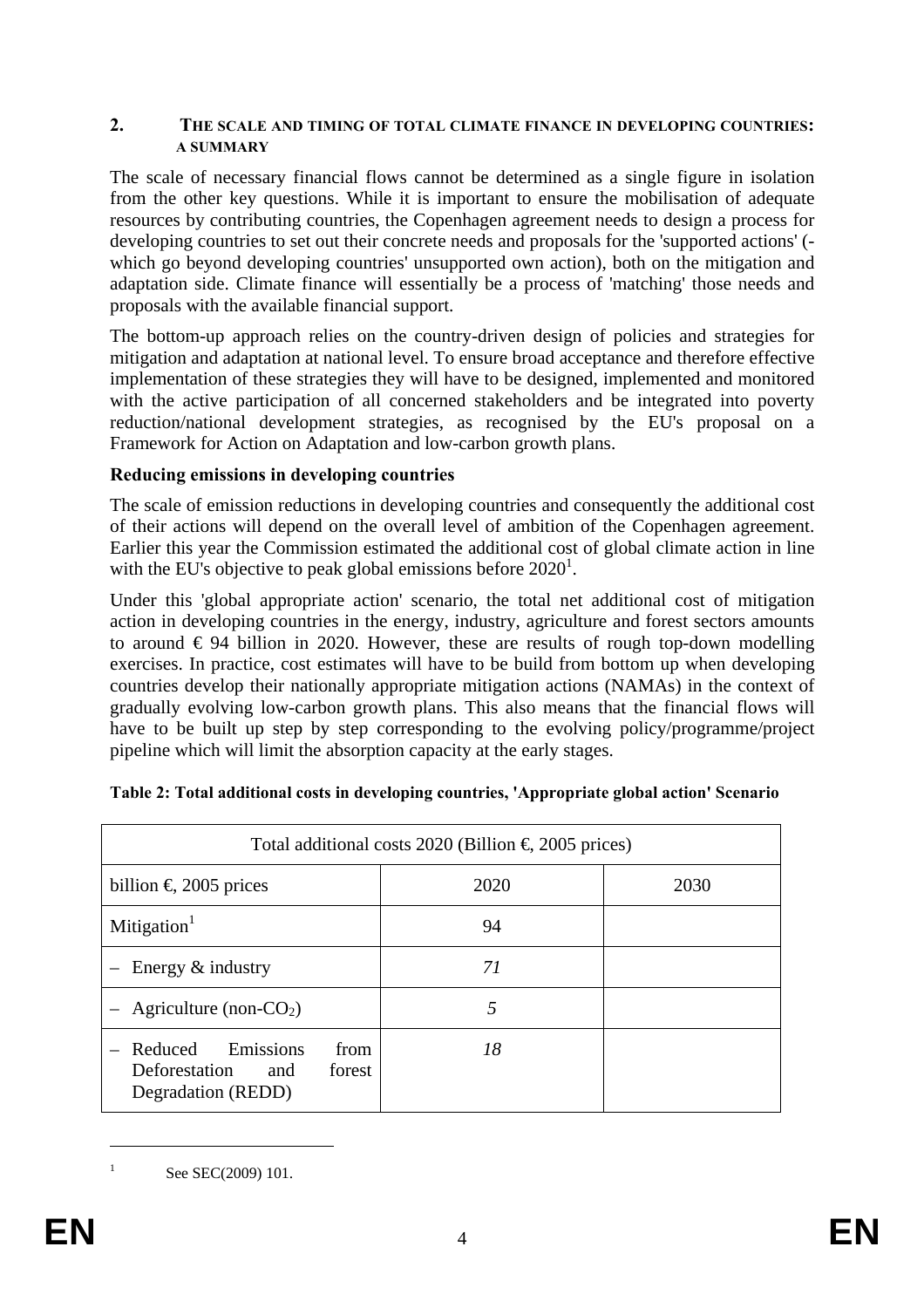| Adaptation <sup>2</sup>                                                   | $[10-24]$ | 23-54 |
|---------------------------------------------------------------------------|-----------|-------|
| <b>Total</b>                                                              | 104-118   |       |
| $^{1}$ SEC(2009) 101<br><sup>2</sup> UNFCCC Secretariat estimate for 2030 |           |       |

## **Supporting the poorest to adapt to inevitable climate change**

Current estimates of adaptation needs are extremely variable. A more precise estimate based on incremental financing needs for national adaptation strategies will have to be made over time as efficient strategies are designed. The UNFCCC Secretariat estimated that adaptation costs in all developing countries for planned adaptation could range between  $\epsilon$ 23-54 billion per year in 2030<sup>2</sup>. Numbers for 2020 are linearly extrapolated starting in 2012 at  $\epsilon$ 0 going to  $\text{\textsterling}23 - 54$  billion in 2030.

Adaptation priorities in developing countries have so far been framed in national adaptation plans (such as NAPAs in LDCs) which in most cases lack strategic (long term) and crosscutting perspective that sustainable and effective climate adaptation will require. While existing plans provide a useful basis for immediate investments on priority actions, developing countries must move beyond individual projects towards a programmatic approach integrating systematically adaptation concerns in national policies, strategies, plans and budgets.

For an effective integration of adaptation in development strategies, a sound and comprehensive assessment of the likely impacts of climate change will be required as well as adequate institutional and technical capacity.

As regards funding, priority will be given to the most vulnerable developing countries and in particular LDCs, small island developing states (SIDS) and African countries (as defined in the Bali Action Plan),. In line with the commitments in the Paris Agenda, the EU will provide wherever possible their support as budgetary financing using country systems.

### **Fast start funding 2010-2012**

The establishment of effective domestic institutions in developing countries will need to be assisted with capacity building already from 2010 onwards, for example, to prepare and implement effective national low-carbon growth plans. In addition, early international support is required to build the necessary database, including emission inventories, which should become the backbone of measurement, reporting and verification.

As regards adaptation, an early commitment by the developed countries ahead of Copenhagen increasing the global contribution to adaptation funding between now and 2013 could contribute significantly to trust-building with the poorer developing countries in the run-up to the Copenhagen conference. It would also provide an important bridge before any new post-2012 arrangements are in place.

<u>.</u>

 $\overline{2}$  Recent studies indicate that costs might be higher as some sectors were only partly included in these estimates: see for instance 'Assessing the costs of adaptation to climate change: A critique of the UNFCCC estimates, Martin Parry, Nigel Arnell, Pam Berry, David Dodman, Samuel Fankhauser, Chris Hope, Sari Kovats, Robert Nicholls, David Sattherwaite, Richard Tiffin, Tim Wheeler, Published: Aug 2009 – IIED'.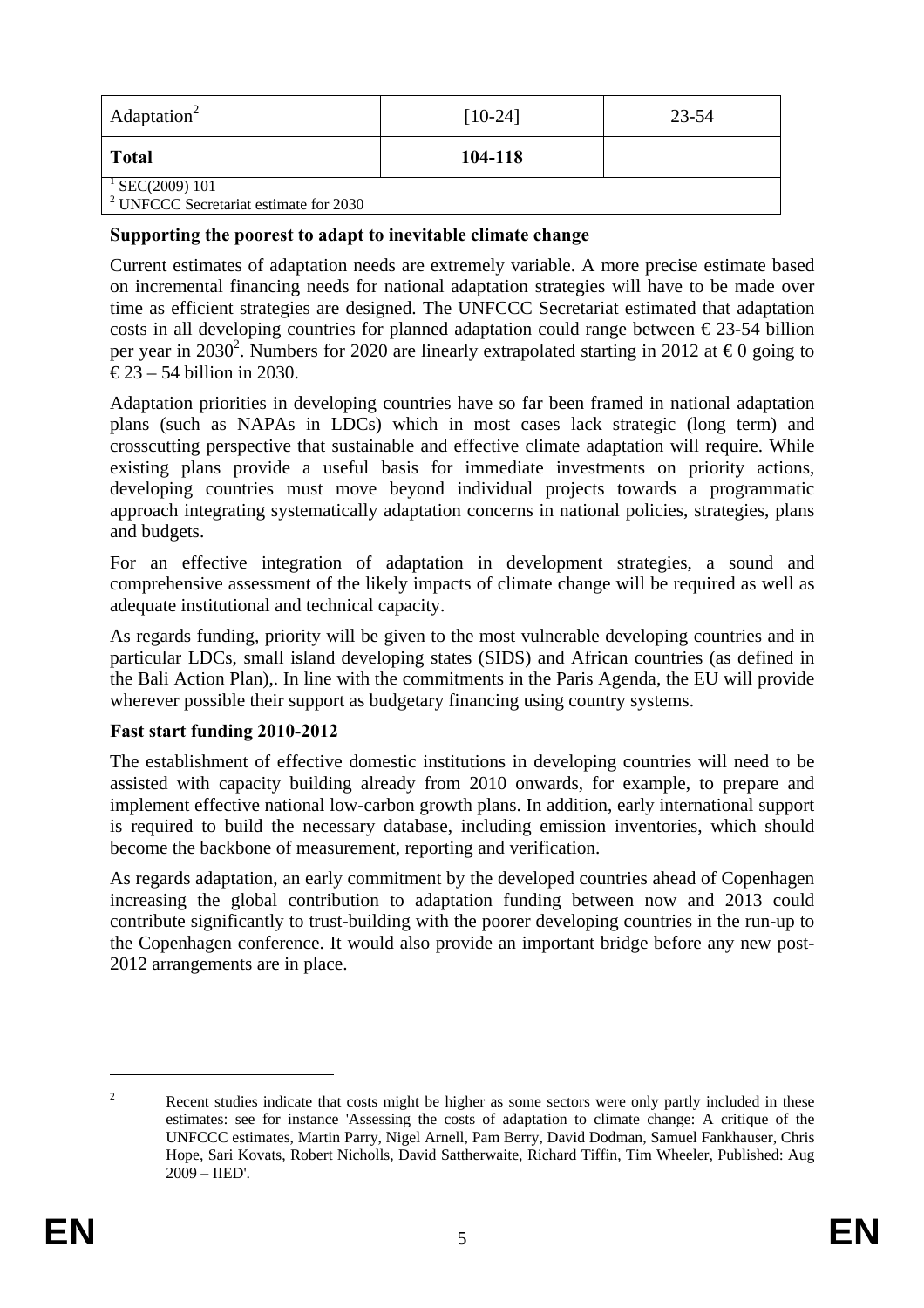#### **3. ADDITIONAL COSTS IN DEVELOPING COUNTRIES FROM MITIGATION ACTIONS**

### *The technical analysis*

The analysis carried out for the January 2009 communication "Towards a comprehensive climate change agreement in Copenhagen' analysed the costs of a 30% reduction target for developed countries by 2020 compared to 1990, appropriate own mitigation action by developing countries and the impact of the carbon market.

It concluded that total additional costs in developing countries by 2020 would be equal to  $\epsilon$ 94 billion, but this was in part due to the extra reductions necessary to generate offset credits which increases costs in developing countries.

Taking into account the financial flows generated via the carbon market in the energy and industry sector, the remaining net total additional costs were estimated at  $\epsilon$ 56 billion in all sectors, of which  $\epsilon$  33 billion in the energy and industry sector (see table below). This requires the assumption that all profits from selling offset credits would also be used to mitigate GHG emissions in developing countries, preferentially first those with high costs.

The remaining  $\epsilon$  33 billion costs in the energy and industry sector are additional costs associated to a large extent with energy efficiency measures. These are considered low cost but have long pay-back times, longer than acceptable normally for the private sector to invest into.

The other  $\epsilon$ 23 billion relate to costs associated with agriculture and forest sector, which are not compensated in any manner through the carbon market in these projections.

| Total additional costs 2020 (Billion $\epsilon$ 2005 prices)                |                                               |                                        |  |  |  |  |
|-----------------------------------------------------------------------------|-----------------------------------------------|----------------------------------------|--|--|--|--|
|                                                                             | Internal reduction cost<br>2020 of reductions | Net costs incl.<br>carbon market flows |  |  |  |  |
| Developing countries                                                        | 94                                            | 56                                     |  |  |  |  |
| $-$ Energy $\&$ industry                                                    | 71                                            | 33                                     |  |  |  |  |
| $-$ Agriculture (non-CO <sub>2</sub> )                                      | 5                                             | 5                                      |  |  |  |  |
| - Reducing Emissions from<br>Deforestation and Forest<br>Degradation (REDD) | 18                                            | 18                                     |  |  |  |  |
| Financial flows carbon market                                               | 38                                            | 38                                     |  |  |  |  |
| Source: Analysis for SEC(2009) 101                                          |                                               |                                        |  |  |  |  |

#### **Table 3: Estimate of additional costs in developing countries from mitigation actions**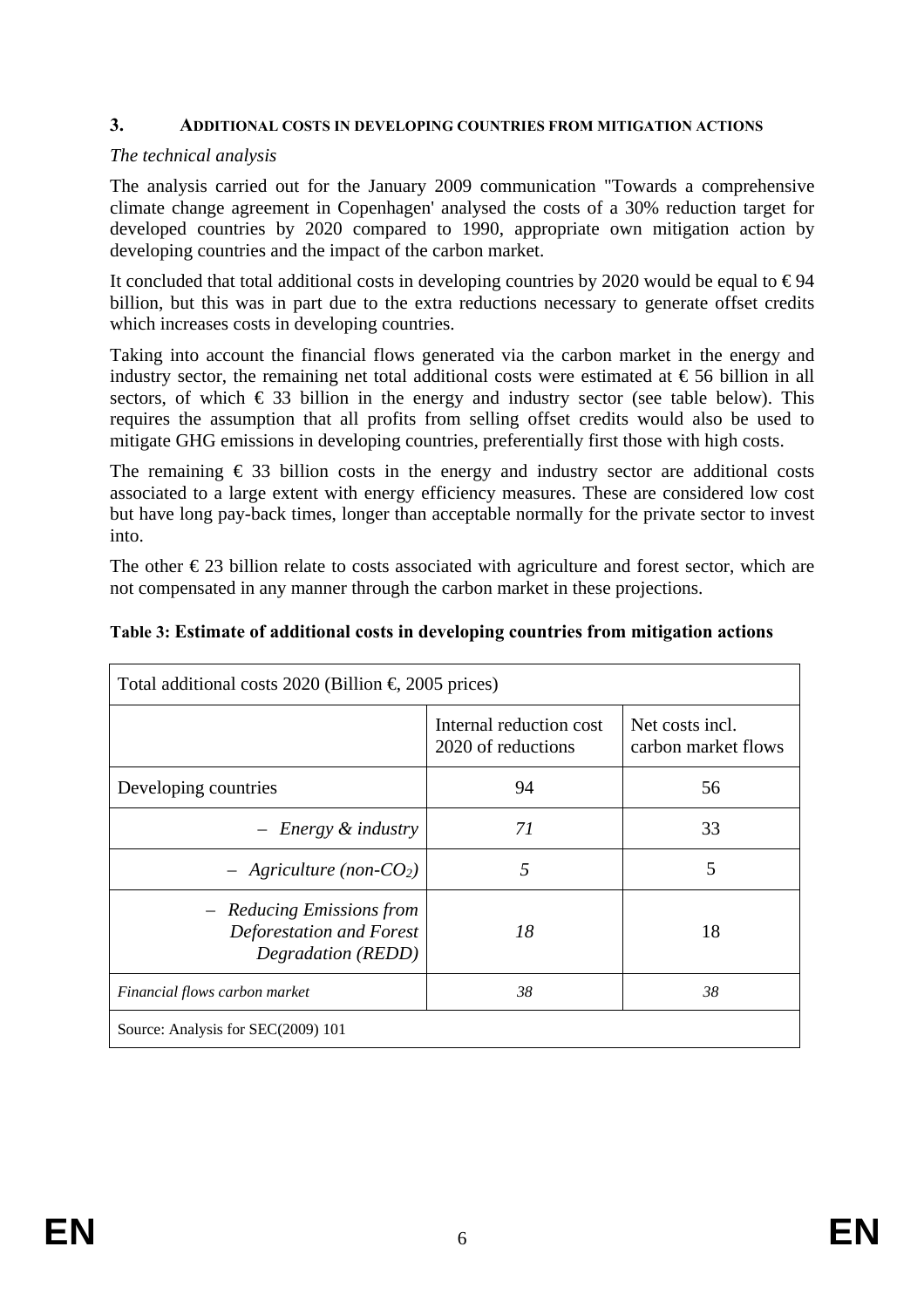# **4. A NEW SECTORAL CREDITING MECHANISM**

The Commission's earlier Communication<sup>3</sup> identifies the development and implementation of domestic cap and trade systems and the bilateral linking of those systems as one of the key elements of the EU's post-2012 strategy. It proposes that, in parallel to the UN negotiations, the EU should promote the creation of a robust OECD-wide carbon market by 2015, to be further extended to economically more advanced developing countries by 2020. In this context, the Commission proposed the creation of a new sectoral carbon market crediting mechanism, for economically more advanced developing countries and highly competitive economic sectors, as an interim step toward the development of (multi-sectoral) cap and trade systems in developing countries. Provisions have also been put forward for the participation of developing countries in sectoral international emissions trading.

To ensure a coherent transition, the Commission also proposed that the EU should seek common ground with the US and other countries implementing cap-and-trade systems and generating demand for offset credits in a coordinated manner. The Commission furthermore proposed that the CDM should be reformed, crediting only those projects that deliver real additional reductions and go beyond low cost options. The Commission's approach was to a large extent supported by the 2009 March Environmental Council<sup>4</sup>, the 2009 European Spring Council<sup>5</sup> and the June 2009 Economic and Financial Affairs Council<sup>6</sup>. Building on this, the EU has furthermore put forward concrete proposals in the UN negotiations.

# **Differences with the CDM**

There are two main differences between the CDM and the SCM (or sectoral trading). The *first* is that the CDM typically applies to a single project, which is usually related to a single installation, whereas the SCM would cover an entire sector (steel, cement, power, etc.) – i.e. a number of installations. The *second* is that the CDM credits emission reductions that are additional to the emissions that would have occurred in the absence of the project (business as usual), while the SCM would credit reductions against a more ambitious threshold (see graph). This threshold should reflect the capacity of developing countries to undertake own appropriate action that does not generate offset credits.

It does not credit all reductions from the sector, but only those between the crediting threshold and actual emissions. The reductions between the sectoral BAU emissions and the crediting threshold can therefore be considered an own mitigation contribution of the developing country resulting from the SCM.

The EU has proposed that the new SCM is an interim step toward the development of cap and trade systems in developing countries. The development of such cap and trade systems is to take place at the national level following national design choices.

In the context of the Kyoto framework, the net result of trades in allowances between Kyoto Parties under linked domestic multi-sectoral trading systems are shadowed by a transfer of assigned amount units under the Kyoto Protocol's International Emissions Trading Provisions (Article 17 KP) to ensure that the net result of the transactions between domestic trading systems are also recognised for compliance under the Kyoto Protocol. Should the Kyoto Protocol's accounting framework continue post-2012, provision should be made to enable the

1

<sup>3</sup> COM(2009) 39.

<sup>4</sup> Brussels, 3 March 2009. 5

Brussels, 29 April 2009.

<sup>6</sup> Luxembourg, 9 June 2009.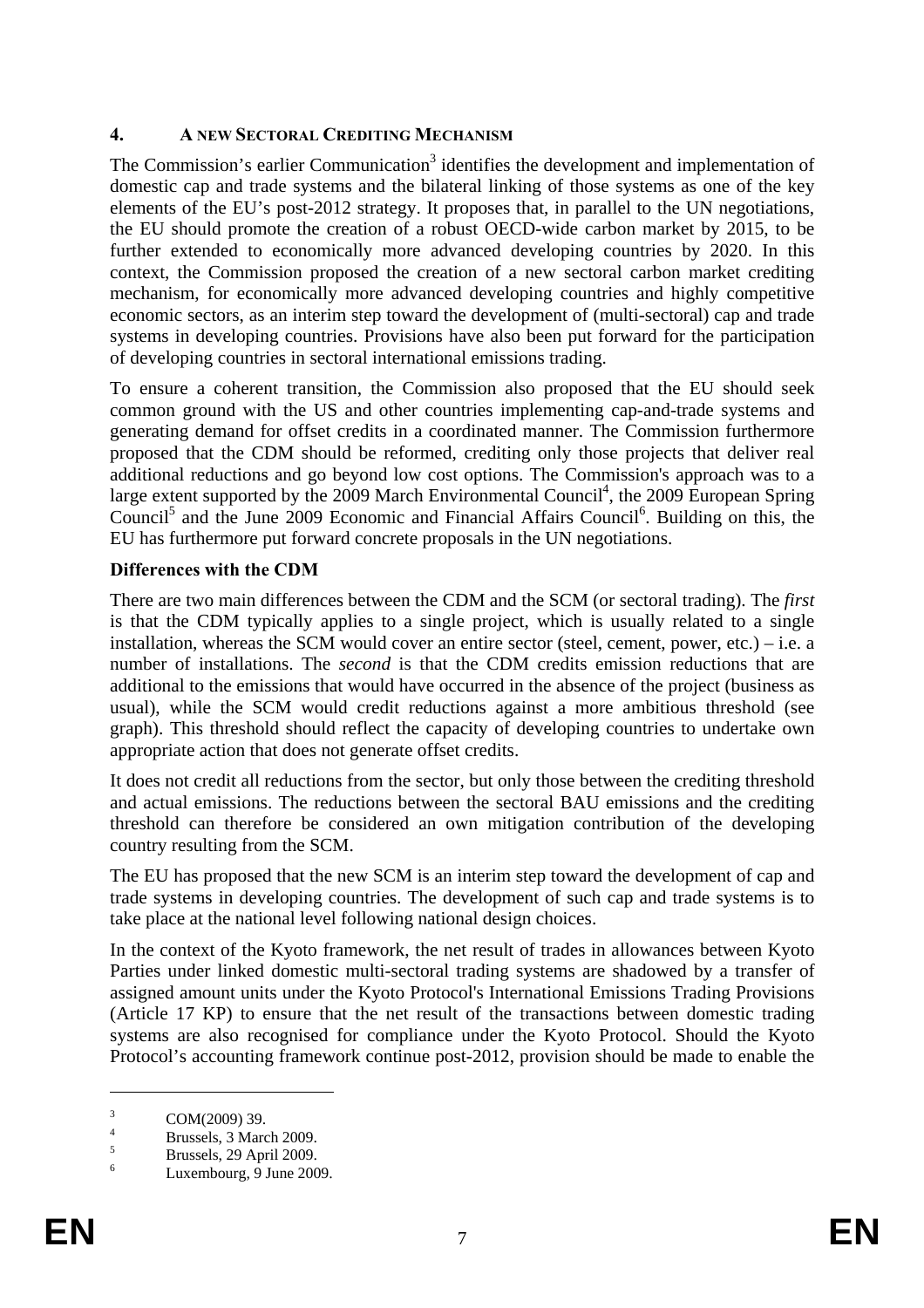recognition of allowances resulting from bilaterally linked domestic sectoral or multi-sectoral trading systems, even if one of those systems is in a developing country (and thus has not been allocated AAUs). If a developed country links its emissions trading system with a domestic sectoral or multi-sectoral trading system in a developing country and wishes to use the net results of trades between the two systems for compliance with its obligations under the Copenhagen Agreement, that Agreement will therefore need to provide for such recognition.



**Figure 1 Illustration of the Sectoral Crediting Mechanism** 

**Incentives for developing countries to move from CDM, via SCM, to cap and trade** 

The new SCM has to be sufficiently attractive for developing countries to provide incentives to move from the project based CDM approach to the SCM approach. Incentives for developing countries to move towards a SCM include:

- The developing country would receive credits in case a sector beats its no-lose target. Those credits can be sold on the carbon market, providing revenue.
- The SCM can provide credits on a greater scale than project-based crediting, thus providing a better possibility for more structural transformation of sectors to become lowcarbon sectors and deeper emission reduction cuts in developed countries.
- When the Copenhagen agreement provides for phase-out of CDM for certain economically more advanced developing countries and/or sectors, there is an incentive for those countries to move to the SCM. This incentive can be further amplified by the recognition rules of CDM and SCM credits in the EU ETS and other linked carbon markets by means of putting in place more generous quantitative limits for SCM rather than CDM credits.
- Moving from a project-specific to a sector-wide approach will reduce transaction costs for the country and installations covered under the SCM.
- The developing country sector administrator would directly receive the credits instead of project developer as is the case in the CDM, providing flexibility for the country to choose how to use the resulting revenue.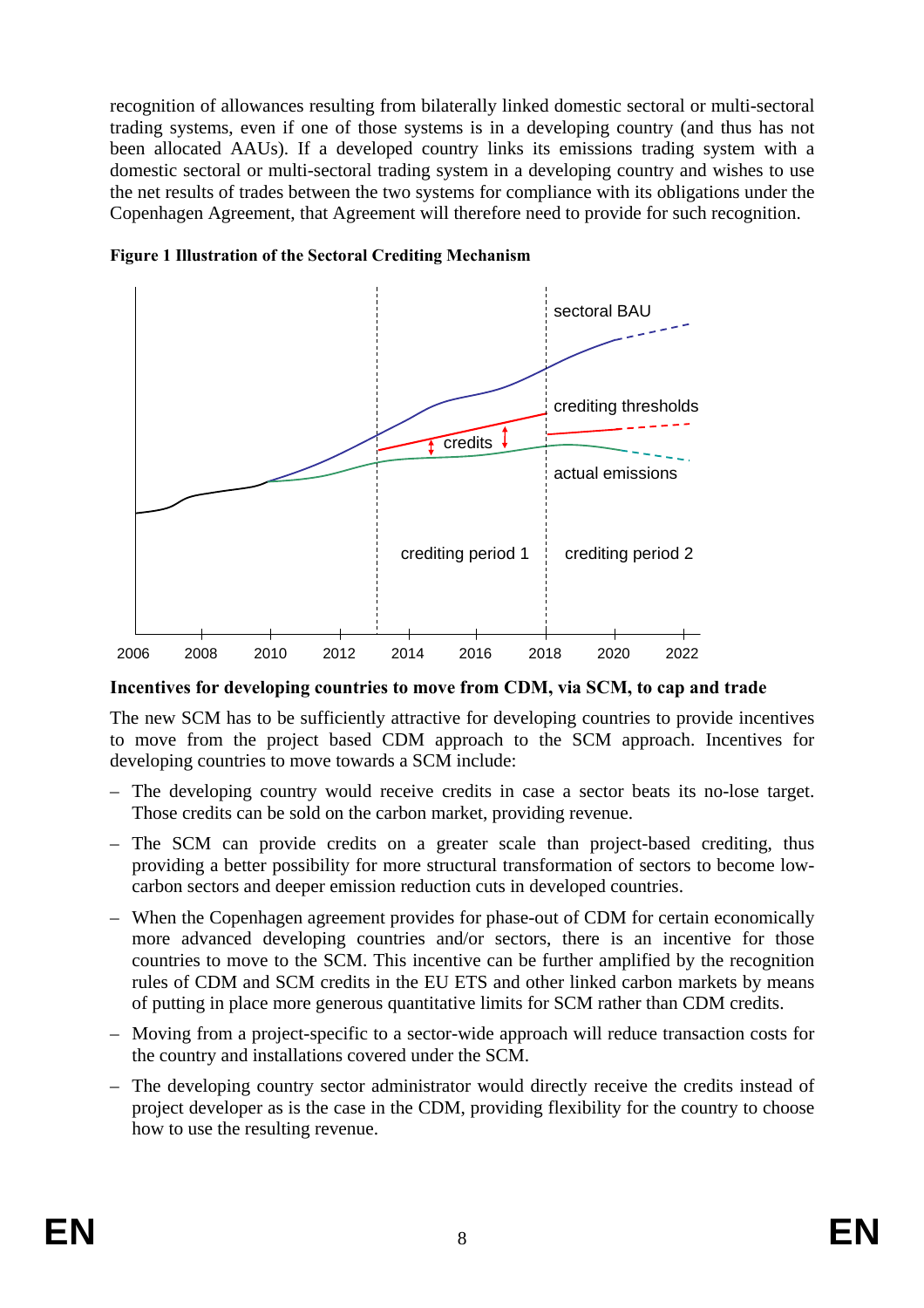Likewise, incentives will be needed to ensure that developing countries move towards capand-trade. Incentives, in addition to the ones listed above, include:

- Credits would be issued ex ante rather than ex post.
- When the Copenhagen agreement provides for a phase-out or sunset clause for the SCM, there is a regulatory incentive for a developing country to move to cap-and-trade.
- The threshold would generate a price signal in the sector that could drive mitigation action in a cost-effective way.
- If the cap and trade system is linked to the international carbon market, business has an interest in moving to such system as it provides more control over reduction options and any credits resulting from reductions.
- If the cap and trade system is linked to the international carbon market, business can achieve compliance by buying allowances from other markets (import of foreign allowances, while system overall may be a net exporter for quite some time).

# **Coverage**

One of the key architectural issues is which sectors in which countries are eligible for the SCM. Or put differently, international rules should be clear on which sectors or countries can no longer participate in the CDM.

The main objective of the SCM is to initially cover sectors that have a large reduction potential, sectors that are most exposed to carbon leakage, or sectors that significantly affect production costs of sectors exposed to carbon leakage. The two leakage-related categories require inclusion of sectors that sell products or services in internationally competitive markets as well as the power sector. This means that the SCM should initially focus on all major industry sectors covered by the EU ETS, including the cement, iron and steel, refining, as well as a number of chemical industry sectors, but also the aviation and maritime sectors. In view of the EU's position on crediting for forestry sectors, this sector should be excluded.

Criteria to help determine whether a specific country should use the SCM for a specific sector could include a country's per capita GDP, its total and per capita GHG emissions. These criteria could also help to determine different capacity thresholds to determine the inclusion of installations in a sector, expanding the coverage for a country that has a higher GDP and higher emissions.

For sectors to be included in the SCM, it must be assured that their emissions can be monitored with sufficient accuracy in all relevant installations in the sector and that the institutional frameworks are available within the country to implement the SCM. The degree of homogeneity of installations within the relevant sector will also need to play a role in whether a sector is included, or whether a subset of installations in that sector is included. In practice, one should start off with covering rather large installations in each sector (e.g. power plants above 300 MW installed capacity) and include smaller installations later on as appropriate.

# **Setting the crediting threshold**

Setting the crediting threshold will be a controversial political decision. Possible approaches include:

– Setting the threshold in relation to actual and verified emissions which are collected for one or two years prior to SCM implementation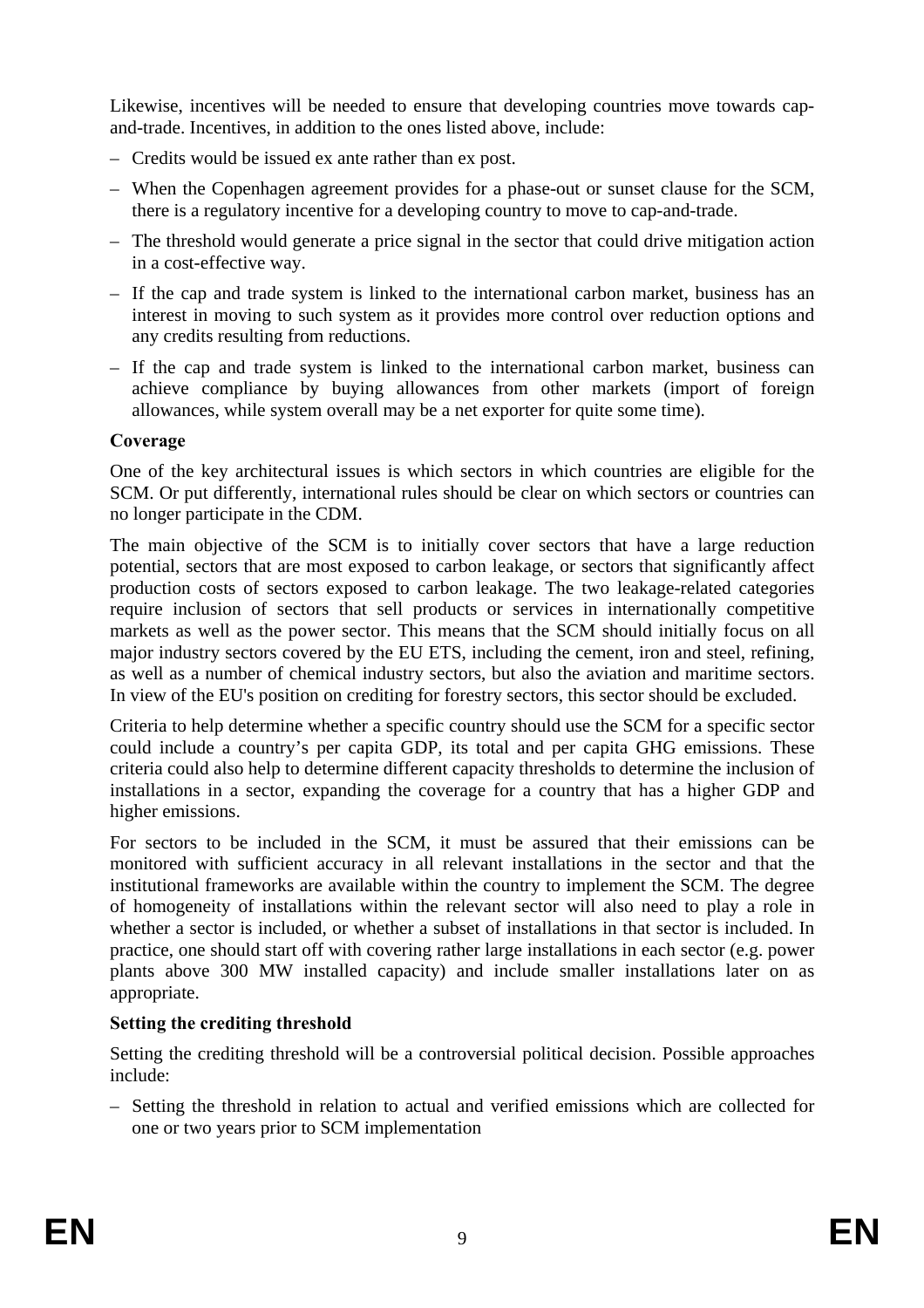- Estimating business as usual and setting the threshold at a fixed percentage below that or a dynamic percentage that is related to the level of development of a country or sector or other objective criteria;
- Estimating a benchmark related to available technology or technology used in a reference case (country, region, global etc.).

Crediting thresholds could in principle be formulated on an absolute or intensity basis. Intensity-based thresholds may initially be more attractive to protect the environmental integrity in view of emissions data uncertainties. Even if one would initially accept intensitybased threshold for a few years, countries should eventually apply absolute thresholds so as to maximise environmental effectiveness.

Any implementation of sectoral carbon market mechanisms (either on a "no-lose" or binding basis) will require robust governance, to ensure credibility and environmental integrity. The international governance structure should be fully integrated into that for NAMAs and will need to be complemented by a governance structure at the national level in developing countries.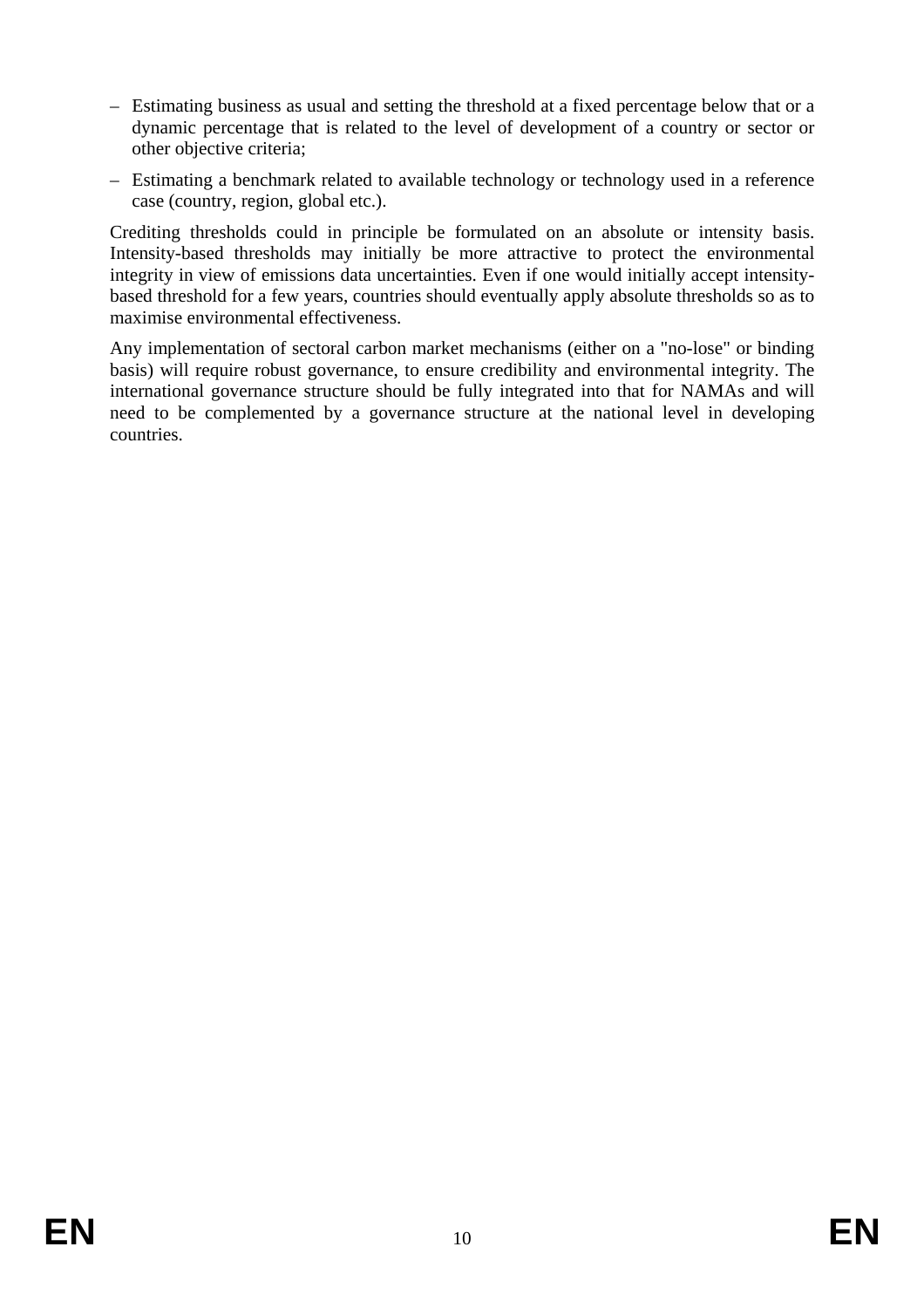### **5. POTENTIAL SCOPE OF SUPPORTED ACTIVITIES UNDER 'FAST START' FINANCE, 2010- 2012**

Immediate financial needs for international public finance after the conclusion of the Copenhagen agreement are estimated to range from  $\epsilon$ 5-7 billion annually from 2010-2012. The priority areas for the fast start funding identified are:

## *Capacity building - € 1-2 billion p.a.*

- All developing countries, except least developed countries, should set up annual GHG emission inventories and low-carbon growth plans by the end of 2011.
- Up-to-date emissions inventories along with key indicators (e.g. emission intensity) and a projection of business-as-usual emissions for key sectors or source categories are the basis for developing a meaningful low-carbon growth plan. Significant support for data collection, data analysis, reporting and verification will be required.
- Increase capacity of developing countries to move towards integrating climate change concerns in national development strategy as a cross-sectoral long term challenge, which will allow clarifying the adaptation needs.
- Increase the knowledge base on impacts in most vulnerable countries and regions, as well as on adaptation options, preparing the relevant information for decision-making.

### *Mitigation including technology deployment – € 1 billion p.a.*

- Support for the Global Energy Efficiency and Renewable Energy Fund (GEEREF), a public-private partnership, will ensure equity capital to clean private sector initiatives in developing countries.
- Access to clean energy technologies for poor populations.
- Build capacity for domestic cap-and-trade systems in economically more advanced developing countries and highly competitive sectors and contributions to e.g. the World Bank Carbon Partnership Facility would provide technical assistance for the development of sectoral crediting mechanism.
- Reduce emissions from deforestation and forest degradation (REDD). Public funding should initiate and build up the readiness of developing countries, including building monitoring capacities, preparing and implementing policy reforms. Contributions to the World Bank Forest Carbon Partnership Facility will help build this capacity and to tap into any future system of positive incentives for REDD.
- Support changes in agriculture through land use and livestock management practice, seeking synergies between sustainability, food security and poverty reduction.
- Support maintenance and restoration of carbon rich ecosystems including peatlands, wetlands, forests and natural grasslands.

### *Adaptation – € 2-3 billion p.a.*

• Urgent implementation of immediate priorities identified in National Adaptation Programmes of Action (in LDCs) or in other relevant national document (in other vulnerable countries), via increased financing through the Global Climate Change Alliance, the Least Developed Countries Fund, bilateral and multilateral channels.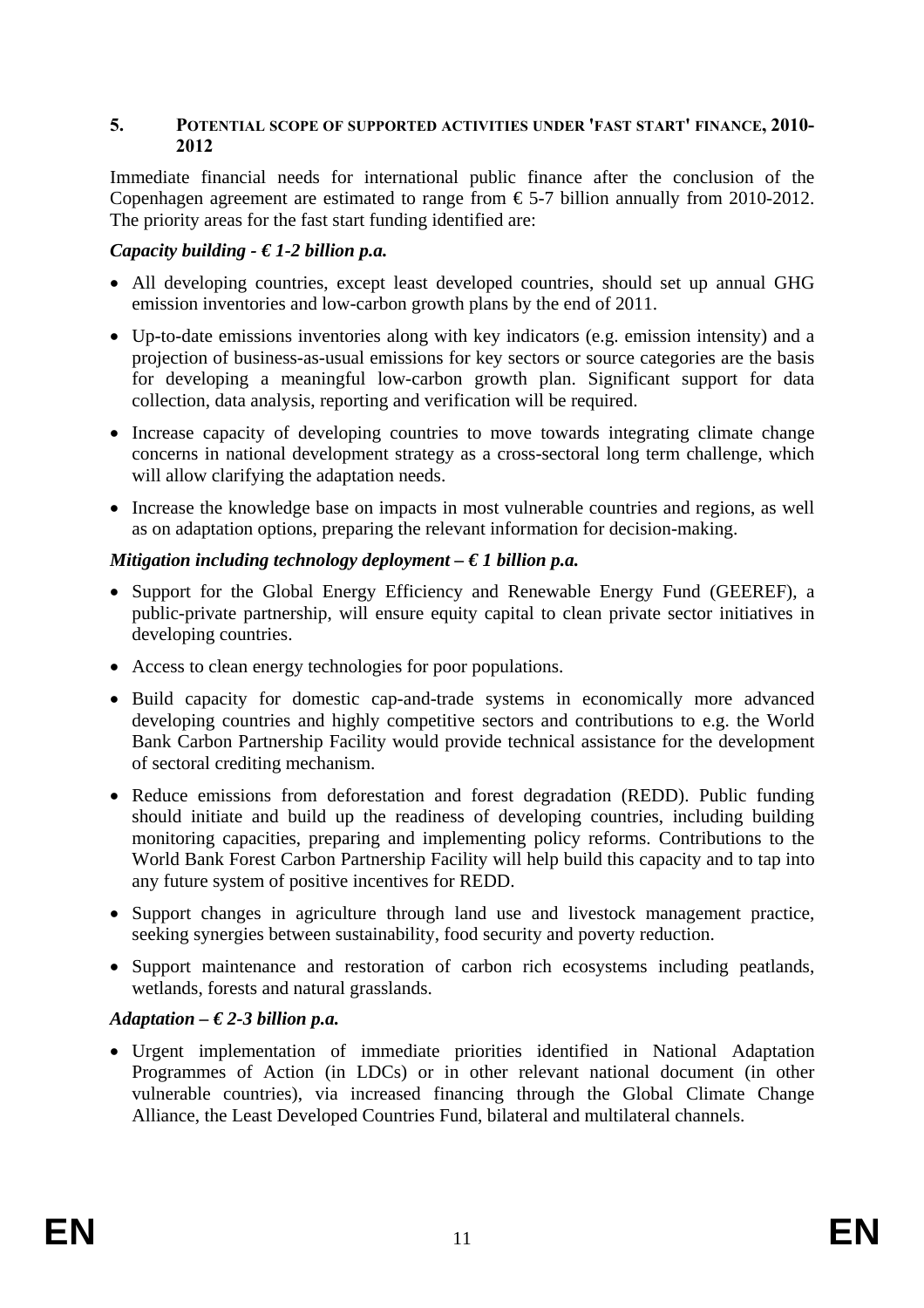• Build up experience in areas requiring further work, e.g. synergies between disaster risk reduction and climate adaptation, including the use of risk transfer mechanisms as a safety net for the most climate vulnerable population (e.g. pilot programmes on insurance).

# *Technology research, development and demonstration - € 1 billion p.a.*

- Contributions to the Global Partnership established by the Major Economies Forum to drive transformational low-carbon, climate-friendly technologies. Accelerating the adoption and application of cost efficient energy efficiency measures in a multilateral context, e.g. through the International Partnership for Energy Efficiency Cooperation.
- Assistance to key developing country partners on technology demonstration, e.g. cofinancing of carbon capture and storage demonstration such as contributions to the Near Zero Emission Fossil Fuel initiative, advanced solar technology initiatives.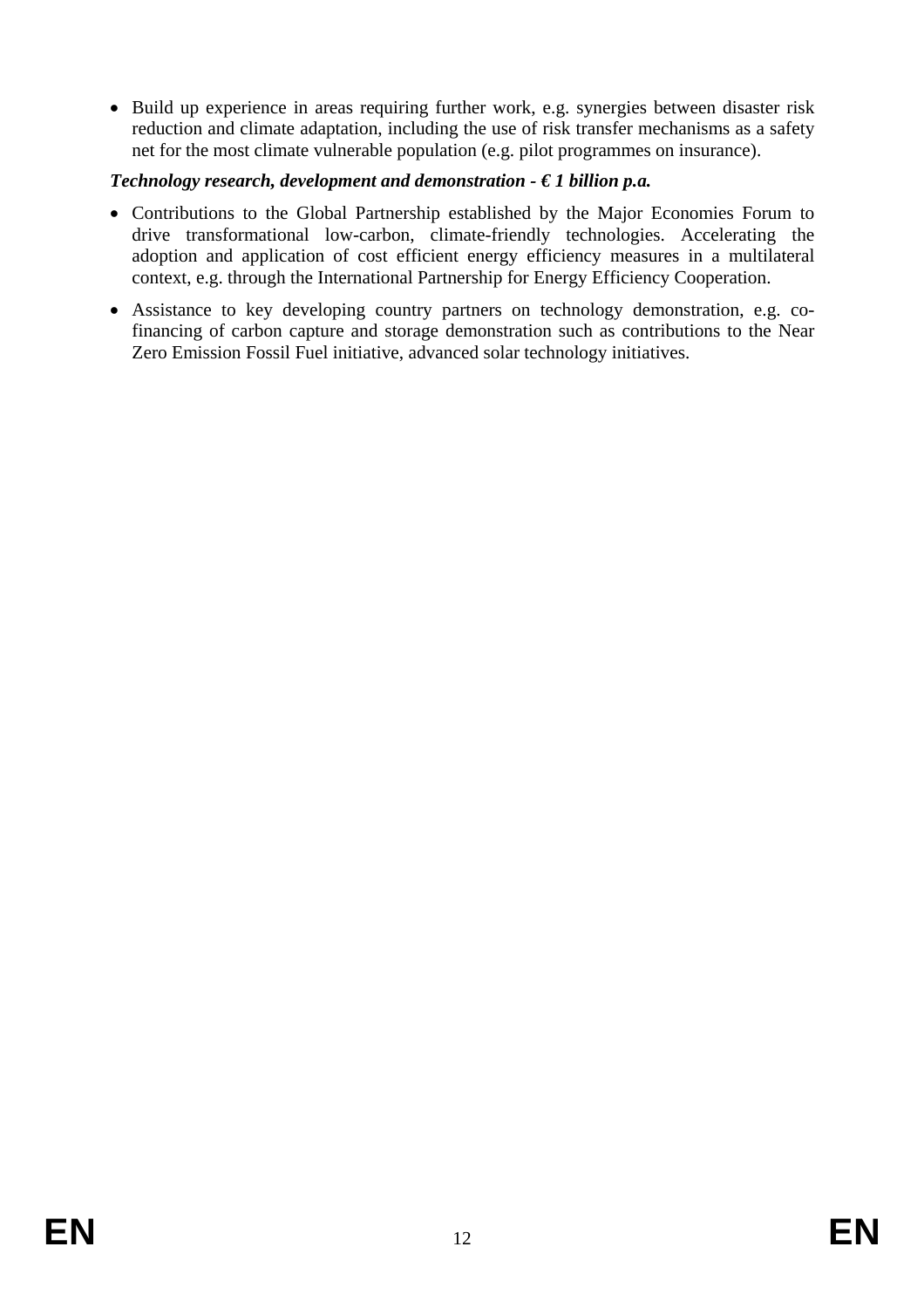### *6.* **EXAMPLES OF CONTRIBUTION KEYS FOR SHARING GLOBAL FINANCIAL EFFORT**

GDP (2008, Intl.\$, at market prices, source Worldbank) and greenhouse gas emissions (2005 energy and industrial emissions + 2000 LULUCF, source: WRI-CAIT database) of G20 Members as possible indicators to calculate contribution keys for sharing of the global financial effort (GDP and emission percentages relative to world total)

|                   |                                |            | GHG 75% | GHG 50% | GHG 25% | GHG 10% |
|-------------------|--------------------------------|------------|---------|---------|---------|---------|
|                   | <b>GHG</b><br><b>Emissions</b> | <b>GDP</b> | GDP 25% | GDP 50% | GDP 75% | GDP 90% |
|                   |                                |            |         |         |         |         |
| <b>EU-27</b>      | 11.07%                         | 32.55%     | 16.4%   | 21.8%   | 27.2%   | 30.4%   |
| <b>USA</b>        | 14.46%                         | 25.29%     | 17.2%   | 19.9%   | 22.6%   | 24.2%   |
| Japan             | 2.97%                          | 8.74%      | 4.4%    | 5.9%    | 7.3%    | 8.2%    |
| Canada            | 1.75%                          | 2.49%      | 1.9%    | 2.1%    | 2.3%    | 2.4%    |
| Australia         | 1.22%                          | 1.81%      | 1.4%    | 1.5%    | 1.7%    | 1.7%    |
| China             | 15.80%                         | 6.87%      | 13.6%   | 11.3%   | 9.1%    | 7.8%    |
| Mexico            | 1.60%                          | 1.93%      | 1.7%    | 1.8%    | 1.9%    | 1.9%    |
| <b>Brazil</b>     | 5.26%                          | 2.87%      | 4.7%    | 4.1%    | 3.5%    | 3.1%    |
| Russia            | 4.44%                          | 2.86%      | 4.0%    | 3.7%    | 3.3%    | 3.0%    |
| India             | 3.99%                          | 2.17%      | 3.5%    | 3.1%    | 2.6%    | 2.3%    |
| South Korea       | 1.21%                          | 1.65%      | 1.3%    | 1.4%    | 1.5%    | 1.6%    |
| Indonesia         | 6.96%                          | 0.92%      | 5.4%    | 3.9%    | 2.4%    | 1.5%    |
| South Africa      | 0.94%                          | 0.49%      | 0.8%    | 0.7%    | 0.6%    | 0.5%    |
| Saudi<br>Arabia   | 0.82%                          | 0.83%      | 0.8%    | 0.8%    | 0.8%    | 0.8%    |
| Turkey            | 0.91%                          | 1.41%      | 1.0%    | 1.2%    | 1.3%    | 1.4%    |
| Argentina         | 0.82%                          | 0.58%      | 0.8%    | 0.7%    | $0.6\%$ | 0.6%    |
| Total G-20        | 74.22%                         | 93.47%     |         |         |         |         |
| <b>Total LDCs</b> | < 0.7%                         | <0.5%      |         |         |         |         |

### **Table 4: Examples of contribution keys for sharing global financial effort**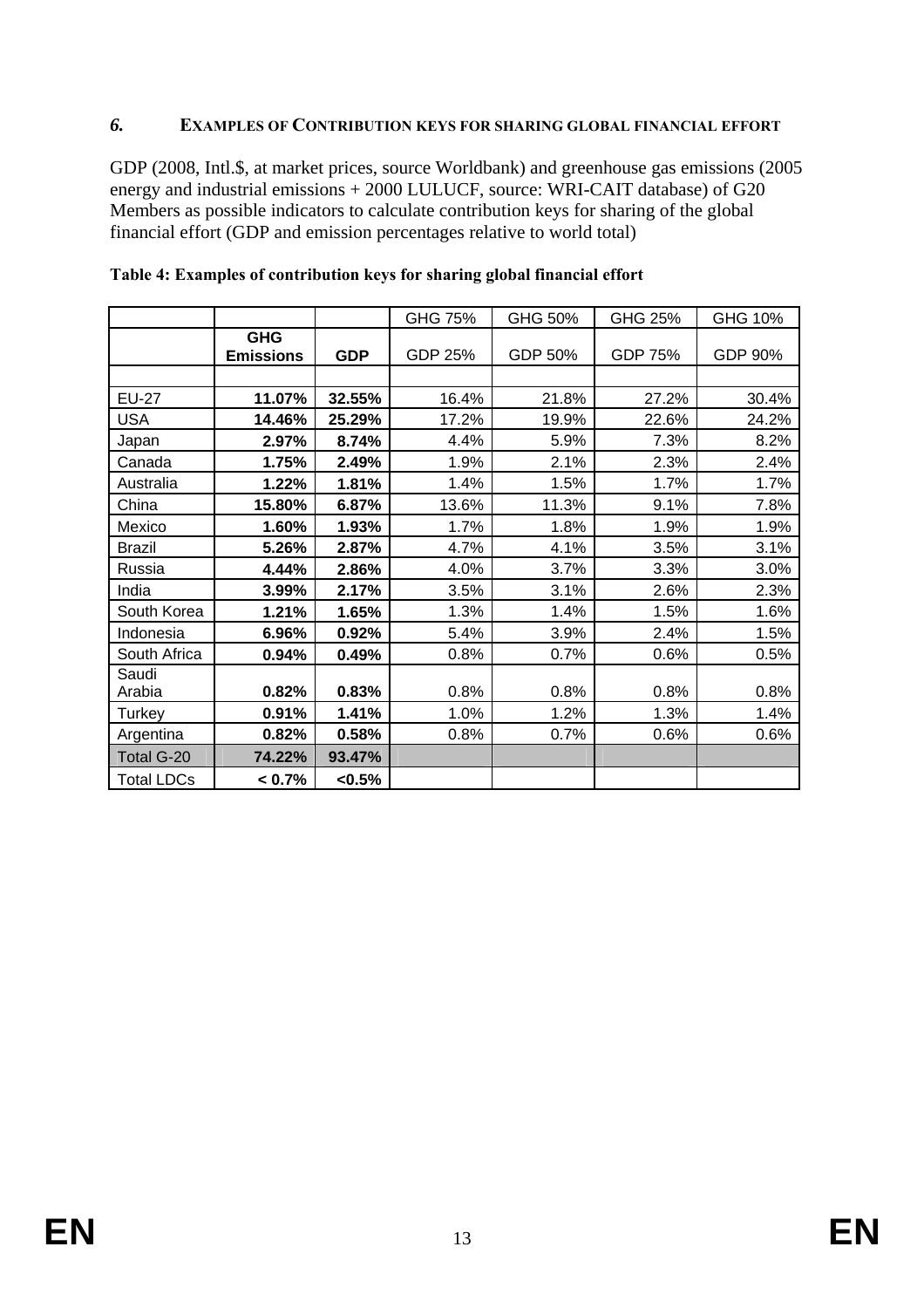# **7. IMPACT OF DESIGN ELEMENTS ON THE SCALE OF EMISSION REDUCTIONS**

Targets for developed countries matter for the potential demand of offset credits in the global carbon market. The lower the targets, the lower the potential demand and carbon prices within this global market.

But not only the targets matter, also other elements under discussion in the negotiations on comparability can have potentially a large impact on this demand. The table below estimates what the total shortfall is between emissions in baseline and the targets proposed for the group of developed countries. This measure is used as a proxy for the potential demand for offset credits.

The second column gives an estimate of this projected shortfall compared to baseline on average for the whole period 2013 – 2020.

The following design elements are analysed:

- **The level of the reduction target:**. Scenario A assumes that developed countries take on collectively a target of -30% compared to 1990 by 2020 whereas the other Scenarios assume that targets only add up to a reduction of -10%, similar to the lower range of pledges that is proposed at present.
- **Surplus AAUs banked or not:** Several Annex I countries have greenhouse gas emission levels that are well below their Kyoto Protocol targets and are therefore expected to have a lot of emission rights in excess over the period 2008-2012 (the so called surplus AAUs under the Kyoto Protocol)<sup>7</sup>. Scenarios A and B assume that the potential net 'surplus' AAUs' from the period 2008-2012 are not available for compliance by developed countries in the period 2013 – 2020. The other Scenarios assume the opposite, i.e. that these surplus AAUs are available for compliance after 2012.
- **Starting level:** Also the starting level in 2013 and the trajectory of targets over the period 2013-2020 matters for the demand over this period. For this analysis it is assumed that targets evolve linearly over the period 2013-2020. But the starting level is assumed different for different scenarios. In scenario D it is assumed that in 2013 the starting level is the Kyoto Protocol target for the period 2008 – 2012. This will lead again to the generation of surplus AAUs for those countries that have at present greenhouse gas emission levels well below their Kyoto targets<sup>8</sup>. Instead the other Scenarios assume that the starting level in 2013 is the Kyoto target or the 2010 emission level, whatever is lowest.

Potential demand for offsets credits reduces with 60% when comparing scenario B to A. This decrease is even larger when comparing scenario C to A, i.e. -80%. In scenario D there could be potentially no demand at all for offset credits but rather a surpluss of available AAUs compared to the average emissions over the period 2008-2012.

### **Table 5: Potential impact level of ambition targets on demand for offset credits**

<u>.</u>

<sup>7</sup> Note that these surpluses of AAUs are estimated to be also larger than any potential demand from other Annex I countries that have ratified the Kyoto Protocol but are expected to have higher emissions than their targets over the period 2008-2012. Note also that no demand can be expected from the US, given that it has not ratified the Kyoto Protocol.

For the US that has no Kyoto Target, the emission level of 2010 is taken as a target in all scenarios.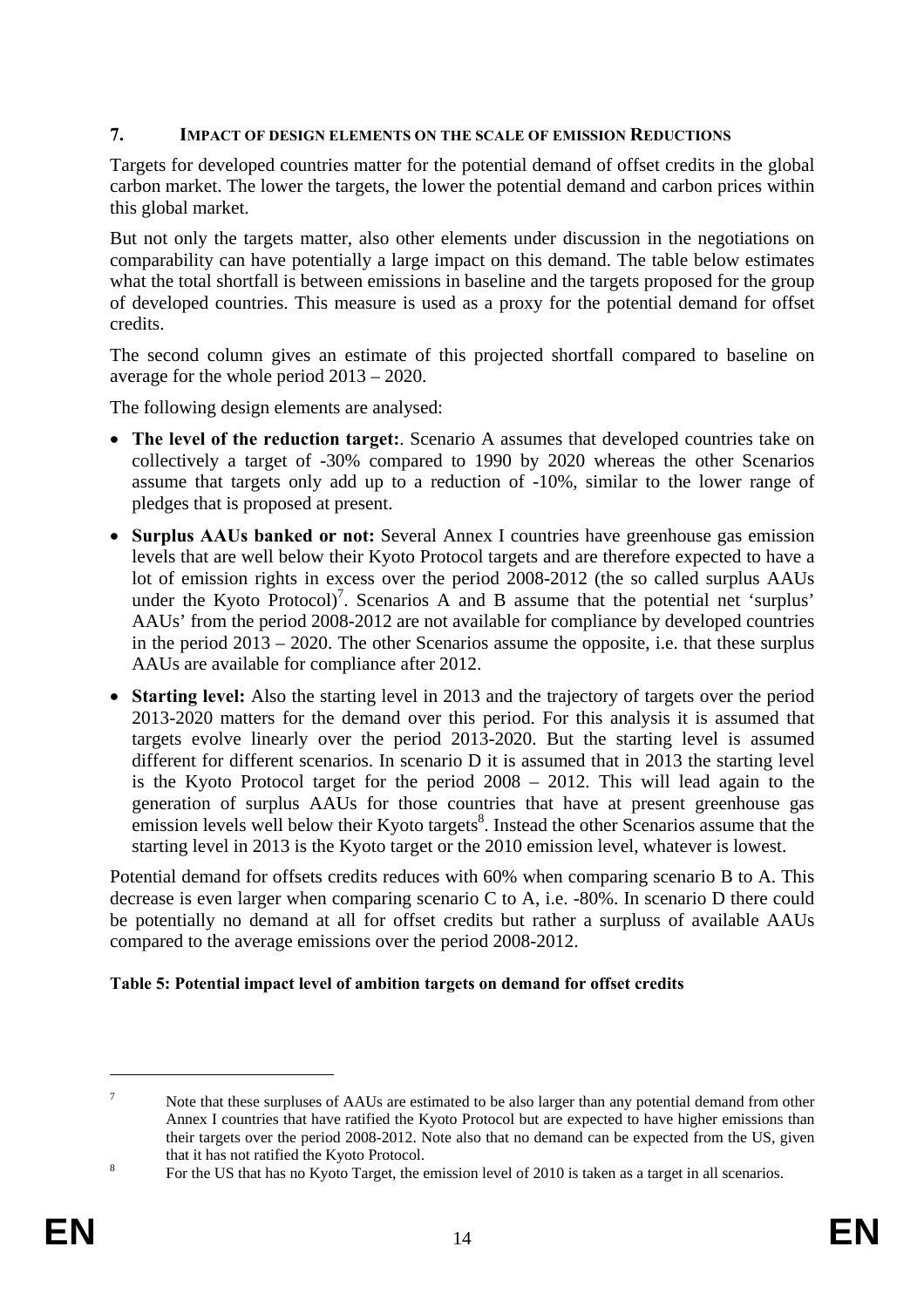|                                                                                                                                                                                                                                              | Average<br>reduction<br>2013-2020 |
|----------------------------------------------------------------------------------------------------------------------------------------------------------------------------------------------------------------------------------------------|-----------------------------------|
| Scenario A: Appropriate reduction case (' 2 degrees Celsius<br>scenario')<br>$(-30\% \text{ vs } 1990 \text{ in } 2020, \text{ no surplus AAUs banked, target } 2013 \text{ is the }$<br>lowest of 2010 emissions or KP target 2008-2012)    | $-17\%$                           |
| Scenario B: Current pledges + No surplus AAUs<br>(Low pledges as from 08/2009, no surplus AAUs banked, target<br>2013 is the lowest of 2010 emissions or KP target 2008-2012)                                                                | $-7\%$                            |
| Scenario C: Current pledges + Surplus AAUs<br>(Low pledges as from 08/2009, surplus AAUs banked, target 2013 is<br>the lowest of 2010 emissions or KP target 2008-2012)                                                                      | $-3\%$                            |
| Scenario D: Current pledges + surplus AAUs + start from KP<br>target in 2013<br>(Low pledges as from 08/2009, surplus AAUs banked, target 2013 is<br>the KP target 2008-2012 with the exception of the US which would<br>use 2010 emissions) | $1\%$                             |

Source: Simulation based on baseline by POLES, JRC

For this assessment baseline emission data are used of the POLES model. Scenario A was the scenario assessed in the Staff Working Document that accompanied the Commission Communication "Towards a comprehensive climate change agreement in Copenhagen" of January 2009.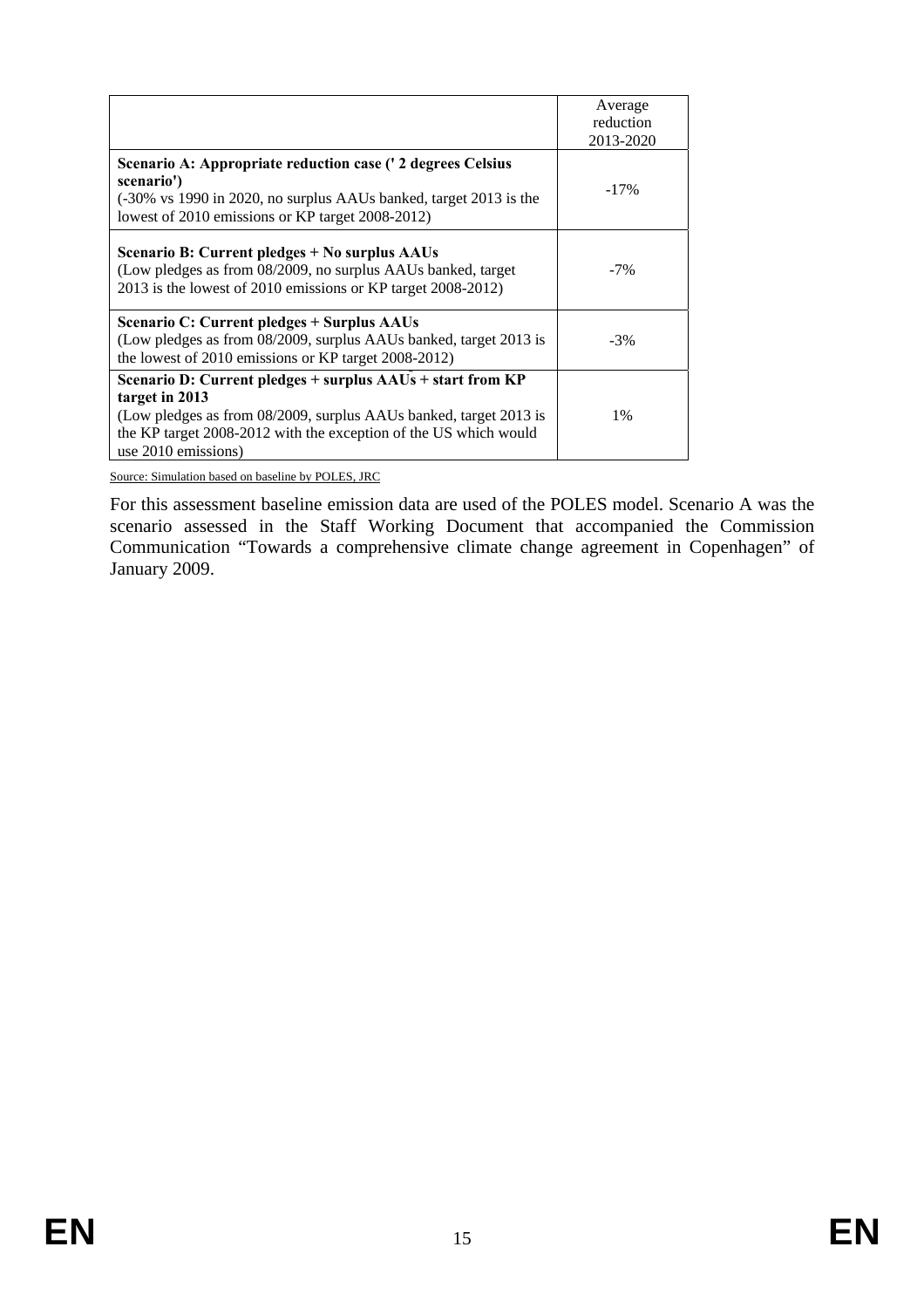### **8. DETAILED DESCRIPTION OF THE DECENTRALISED GOVERNANCE STRUCTURE**

This Annex sets out the detail of the European blueprint for a decentralised bottom-up governance structure which is the result of intensive discussions with many negotiating partners worldwide and builds also on the EU's extensive cooperation experience.

### **Guiding prinicples**

For an overall governance structure to be efficient, effective, and equitable it needs to take into account:

- **Coherence/Subsidiarity**: To meet the objectives it seems most efficient to build on the existing financial architecture, which is decentralised and applies different channels in line with their respective comparative advantage to deliver support, including bilateral and multilateral initiatives as well as international financial institutions. It will make use of both UNFCCC and non-UNFCCC institutions.
- **Transparency:** As sources and scale of funding would be multiple, coordination and facilitation among the different organisations will need to be greatly improved compared to existing structures. A fully transparent and up-to-date reporting system will be essential. Only this will allow for comparing efforts of different contributing countries and for making sure that there is equitable access for developing countries.
- **Accountability and equity:** However, developing countries regard traditional multilateral and bilateral routes as donor dominated and argue for a new centralised fund. Thus, shaping the governance structure needs to offer sufficient prospect of improvement (e.g. increased developing country voice and simplified access to funds), whilst retaining enough flexibility and safeguards for contributors (e.g. choice over which channels to use, fiduciary standards).
- **Rewarding performance:** It should be kept in mind that public funding will always be scarce. This situation will be aggravated for a number of years in view of the fact that public deficits due to the current economic recession will remain high for a number of years. Therefore, performance-based mechanisms will have to be established ensuring the most efficient use of scarce public financial resources. This also calls for adhering to the principles of aid effectiveness when delivering external public funds at country level (Paris and Accra declarations).
- **Additionality:** There is an on-going international debate as regards the relationship between climate change finance and Official Development Assistance (ODA), which already dates back to the beginning of the climate negotiations. The main fear of developing countries is that developed countries would rededicate current ODA from traditional sectors like education and health to climate change. ODA and additional climate change finance should be seen as complementary, and both financing streams shall support the development and implementation of national sustainable development strategies integrating climate-resilience and low-carbon development paths. In any case, establishing a fully transparent reporting of all public financial flows to and its ultimate uses in developing countries will be essential.
- **Complementarity:** Advocating a decentralised governance structure, however, should not preclude the possibility of a new multilateral fund, if necessary. A multilateral fund, like the Mexican Green Fund, could indeed add value if it provides funding for themes and geographical areas where it is difficult to secure appropriate flows from other channels. The fund would therefore be complementary or assume the role of 'donor of last resort'.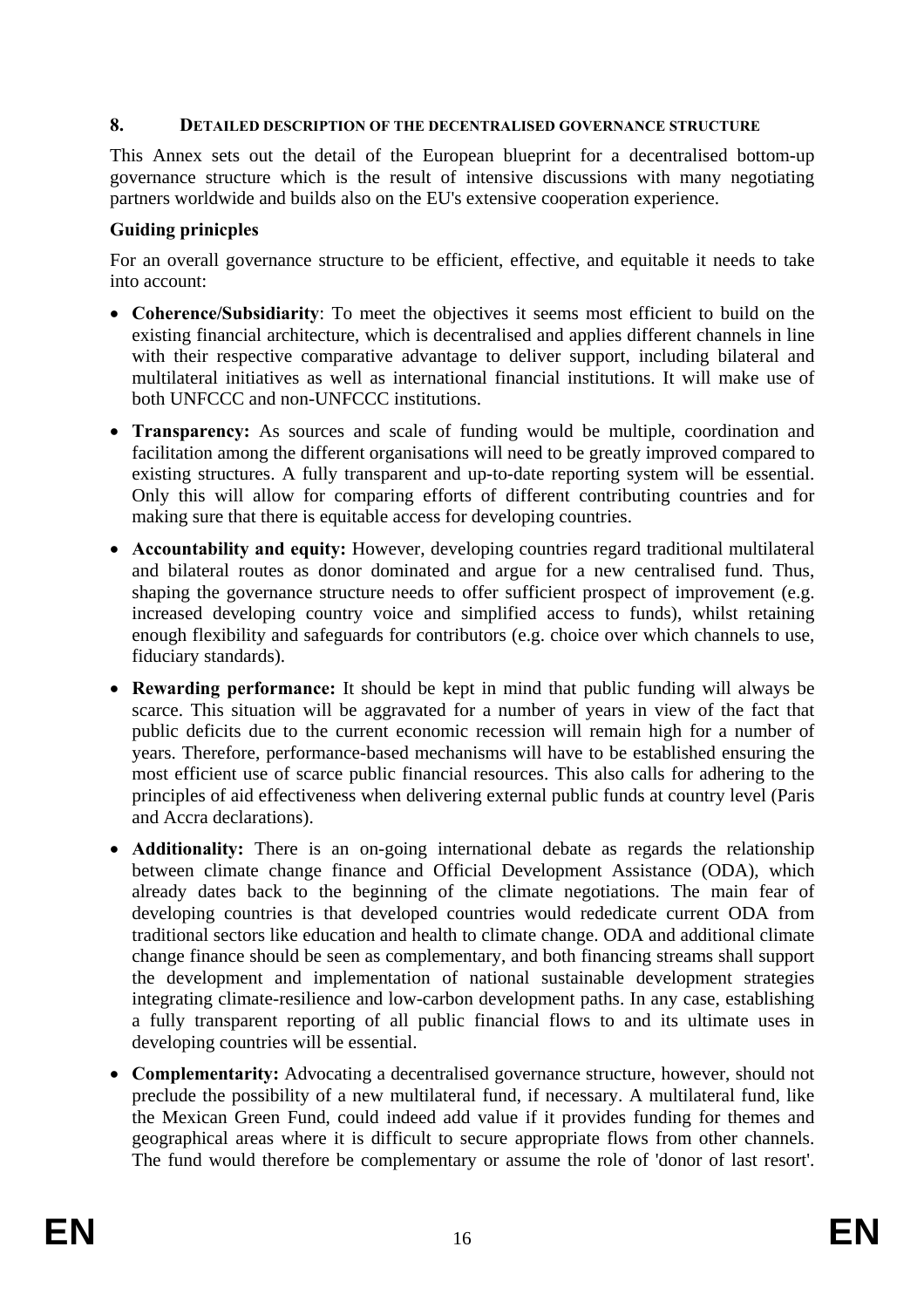Contributions to such a fund could be determined in the same manner as the overall financial contributions, but because of its complementary nature would need to be modest compared than the total contribution.

# **Governing the support to mitigation**

A country driven bottom-up approach seems to be the most appropriate way in order to determine the optimal blend and scale of necessary financial support. At the same time, the approach should encourage the exchange of good practice providing confidence to all actors and enabling the system to deliver both actions and support effectively and efficiently.

For mitigation the European blueprint foresees the following key elements:

- **Low-Carbon Growth Plans (also known as Low Carbon Development Strategies)**: At the core of this approach is the concept of ambitious, convincing, country-owned, short, medium and long-term national low-carbon growth plans. These would comprehensively articulate the country specific objectives and planned nationally appropriate mitigation actions (NAMA), and guide national administrations and the wider international community and donors.
- **Ex-ante technical analysis:** The approach should encourage the exchange of good practice providing confidence to all actors and enabling the system to deliver both actions and support effectively and efficiently. To this end, an ex-ante technical analysis should be conducted of all those NAMAs that require international assistance.
- **Registry:** In order to recognise the mitigation actions undertaken by developing countries and to assess their contribution in the global fight against climate change, all actions, the technical analysis and the eventual impacts on emissions, as well as all financial support should be recorded. For this a central international registry should be established which should include the most recent information on all actions, both supported and unsupported requiring support, and which will ensure transparency and wide recognition. Correspondingly developed countries should annually record all financial support in the registry, as due to the decentralised governance structure there will be multiple sources, donors and different scales of funding and an optimal flow of information on which mitigation support is delivered will be key. This will complement the existing OECD/DAC reporting.
- **Coordinating mechanism**: In order to implement these functions within a decentralised governance structure and to ensure continued improvement of actions and support foreseen, a coordinating mechanism should be set up under the guidance of the UNFCCC. This independent international professional body under the UN would be resourced with wide technical expertise. It should specify harmonised guidelines that ensure sufficient quality of proposed actions It could convene technical panels to assist in the technical and economic analysis. It should also set up the registry and based on the information provided to this by the Parties, it would regularly track and report on the implementation of actions and support. On this basis the matching function of the coordinating mechanism can focus mainly on areas facing most difficulties in mobilising appropriate funding from other channels. It could, for instance, provide a gateway to relevant funds and contributors or organise donor conferences for specific type of NAMAs or countries. However, it should be kept in mind that public funding will always be scarce. This situation will be aggravated for a number of years in view of the fact that public deficits due to the current economic recession will remain high for a number of years. Therefore, performance-based mechanisms will have to be established ensuring the most efficient use of scarce public financial resources. This calls for adhering to the principles of aid effectiveness when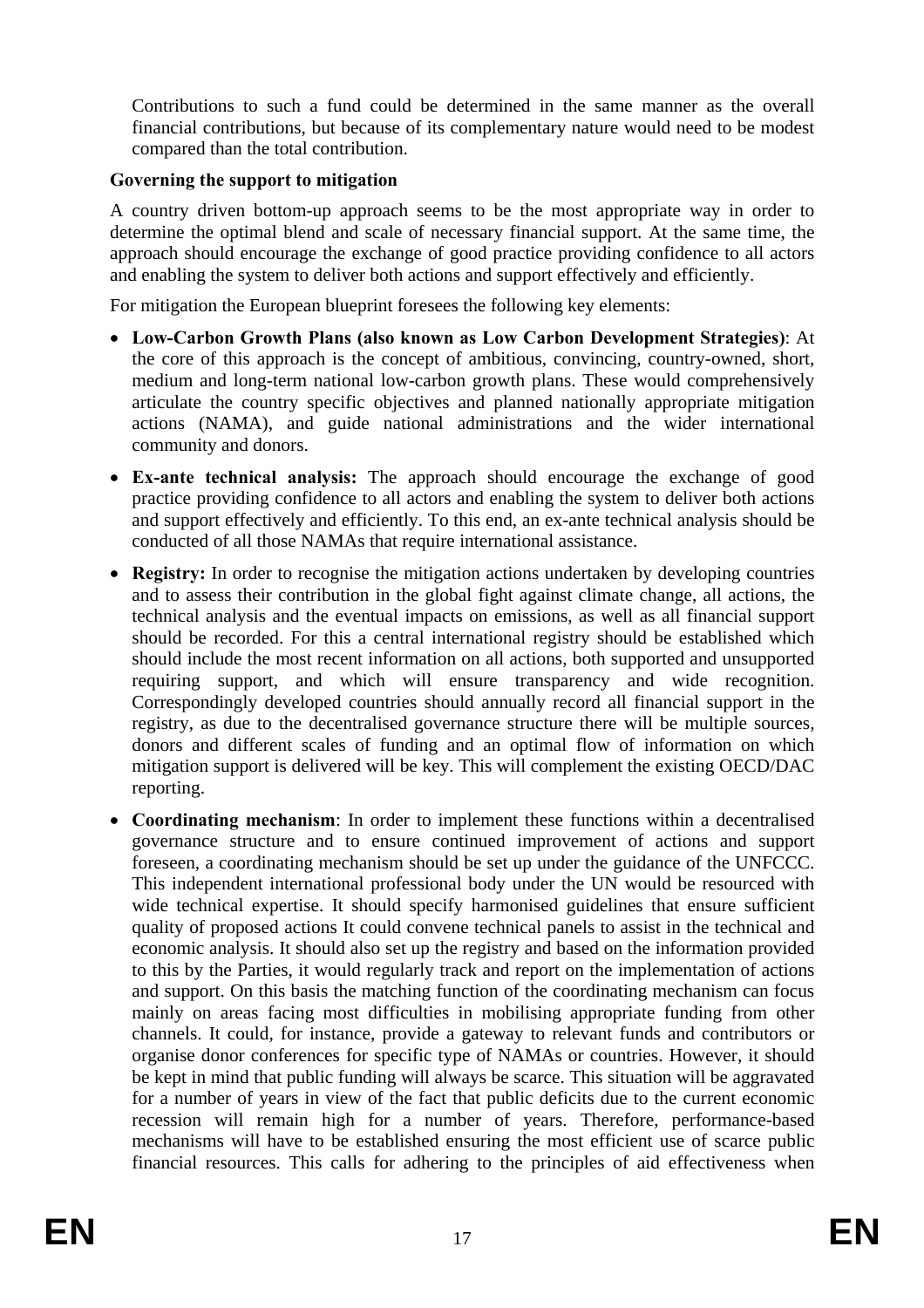delivering external public funds at country level. In the future, the coordinating mechanism could act as the appropriate body to assist in setting baselines for the proposed new sectoral crediting and the sectoral trading mechanisms providing a shared body for both public and private funding.

- **Enhanced in-country coordination:** In any case, most functions will be implemented in a decentralised manner such as the drawing up or integrating individual actions plans into low-carbon growth plans by developing countries, the execution of the technical and economic analysis, the political endorsement, the decisions regarding releasing of funding, establishing annual emission inventories and third party verification of funding provided and emission reductions achieved. At country level, enhanced donor coordination must ensure harmonisation and alignment of funding.
- **Measurement, reporting and verification:** Furthermore, regular assessments/peer reviews of all actions and support and whether they meet the required ambition level should be conducted on the basis of information held in the registry and in annual emission inventories as well as provided in regular National Communications by developing countries and developed countries. These data would also feed into the global review of overall progress of developing countries actions and developed country's commitments towards the 2°C objective proposed to be concluded in 2016. This allows the reassessment and determination of further commitments, actions and financial flows which should always be brought in line with the latest scientific findings.

## **Governing assistance to adaptation**

Adaptation benefits are primarily local and progress towards climate-resilience cannot be measured easily. This implies that responsibilities among institutional actors will have to be shared differently than for mitigation. Therefore, for adaptation the European blueprint foresees a simplified, and even further decentralised approach:

- **Integration into development/poverty reduction strategies:** A Copenhagen agreement should encourage and facilitate a country led process of integrating adaptation concerns into development and/or poverty reduction strategies which should also include the assessment of financial needs.
- **Guidance, exchange of information, and reporting:** At the central international level, there should still be general guidance on setting priorities and expected content of national adaptation responses, as well as analysis and sharing of good practice and lessons learnt. Developing countries would also need to report regularly on progress in the integration process and implementation in their National Communications which will have to be improved.
- **Enhanced in-country coordination:** The integration process will take place in-country and should include the assessment of financial needs. Coordination of the various sources of climate funding and synergies with public international development assistance should be ensured at country level, using existing mechanisms which coordinate ODA flows and reflecting the principles of aid effectiveness (the Paris Declaration of 2005 and the Accra Agenda for Action of 2008).

The existing Least Developed Countries Fund, Special Climate Change Fund and Adaptation Fund, as well as the climate funding under the Global Environment Facility (GEF) are all subject to UNFCCC guidance. Decisions regarding other channels remain with individual funds and contributors. At present, there seems to be no necessity to establish new vertical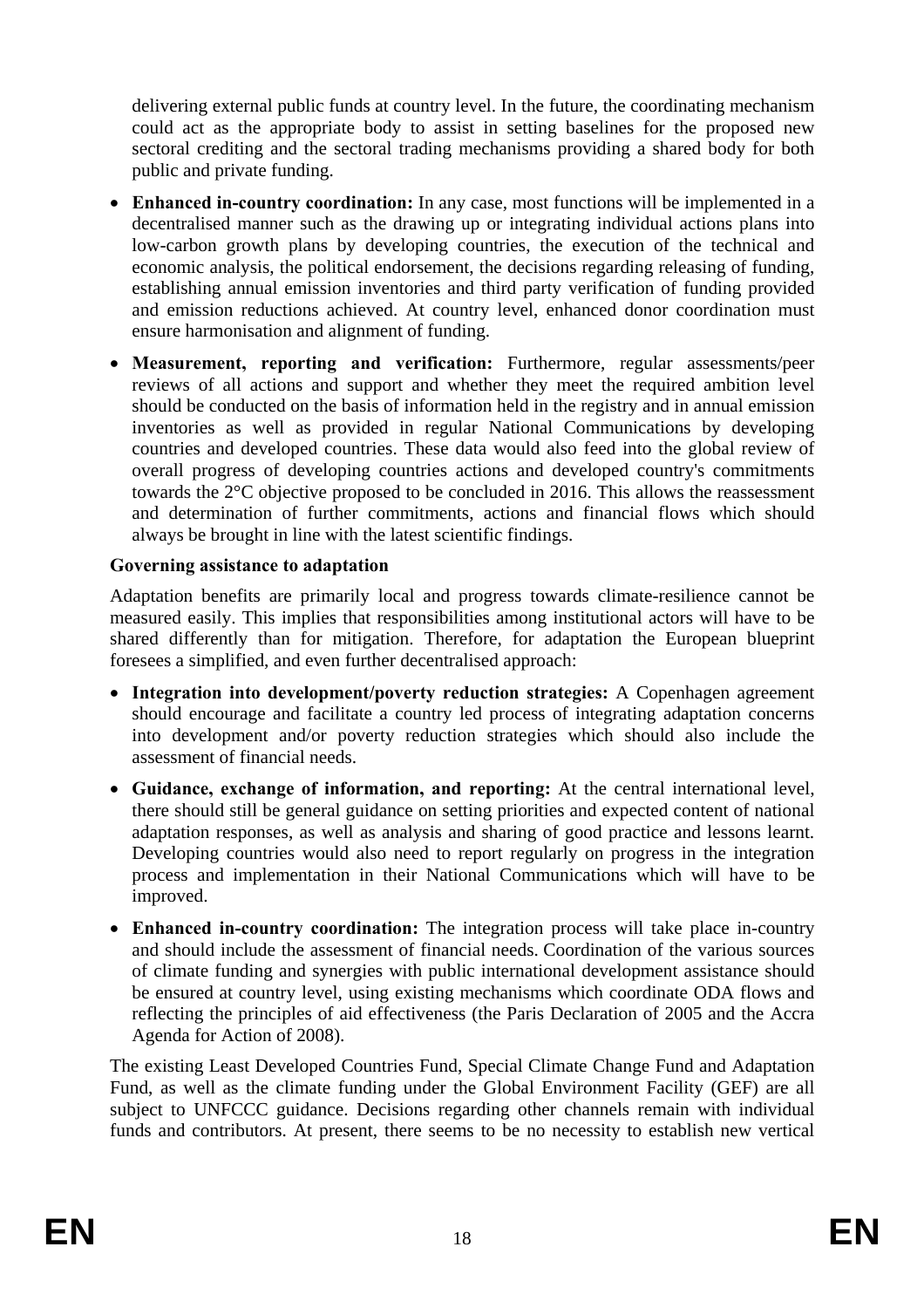funds for adaptation financing, unless they clearly add value to mechanisms or funds already in place.

# **Additionality of financial flows**

While for ODA it is possible to build on the existing OECD/DAC reporting systems and improve them, where specific markers will be introduced, financial flows from new financing sources require complementary bottom-up monitoring. This should allow to account and report annually (to OECD and UNFCCC) on the financing being provided for the implementation of national climate resilience strategies. Developing countries would also need to report regularly on progress in the integration process and implementation in their National Communications which will have to be improved.

At the central level under the UNFCCC, there should be a compilation of the needs, based on national assessments and a tracking of the financial support. This should allow for the identification of imbalances and gaps. This should become an integral part of review process of National Communications from developing countries.

There is an on-going international debate as regards the relationship between climate change finance and ODA, which already dates back to the beginning of the climate negotiations. The main fear of developing countries is that developed countries would rededicate current ODA from traditional sectors like education and health to climate change.

However, most of the international public grant financing for adaptation and mitigation has, until now, always met the agreed definition of ODA and, thus, it has been accounted against OECD countries' ODA targets of 0.7 % of their GNI by 2015.

In the short term, grants and highly concessional loans that are ODA eligible will continue to play the central role in the public financing of adaptation measures, particularly in the LDCs and SIDS. Furthermore, in fulfilling the 0.7 % goal, world development aid will more than double, as the present average for the OECD/DAC is 0.3 % (0.42 % for the EU DAC countries). In absolute and real terms, this means moving from US\$120 billion in 2008 to around US\$ 280 billion by 2015. Over this period, EU ODA will equally increase by some US\$50 billion. Within this increase it will possible to accommodate some of the additional public funding required to cope with climate change, while maintaining the overall focus on reaching the Millennium Development Goals targets. As climate change imposes an additional burden to developing countries, finance provided for adaptation and mitigation should therefore not come at the expense of traditional development finance.

In the medium/long term (after 2013), climate financing could become a blend of ODA and non-ODA resources depending on whether new financing mechanisms envisaged under the UNFCCC will progressively phase-in. In this context, ODA and additional climate change finance should be seen as complementary, and both financing streams shall support the development and implementation of national sustainable development strategies integrating climate-resilience and low-carbon development paths.

In any case, establishing a fully transparent reporting of all public financial flows to and its ultimate uses in developing countries will be essential.